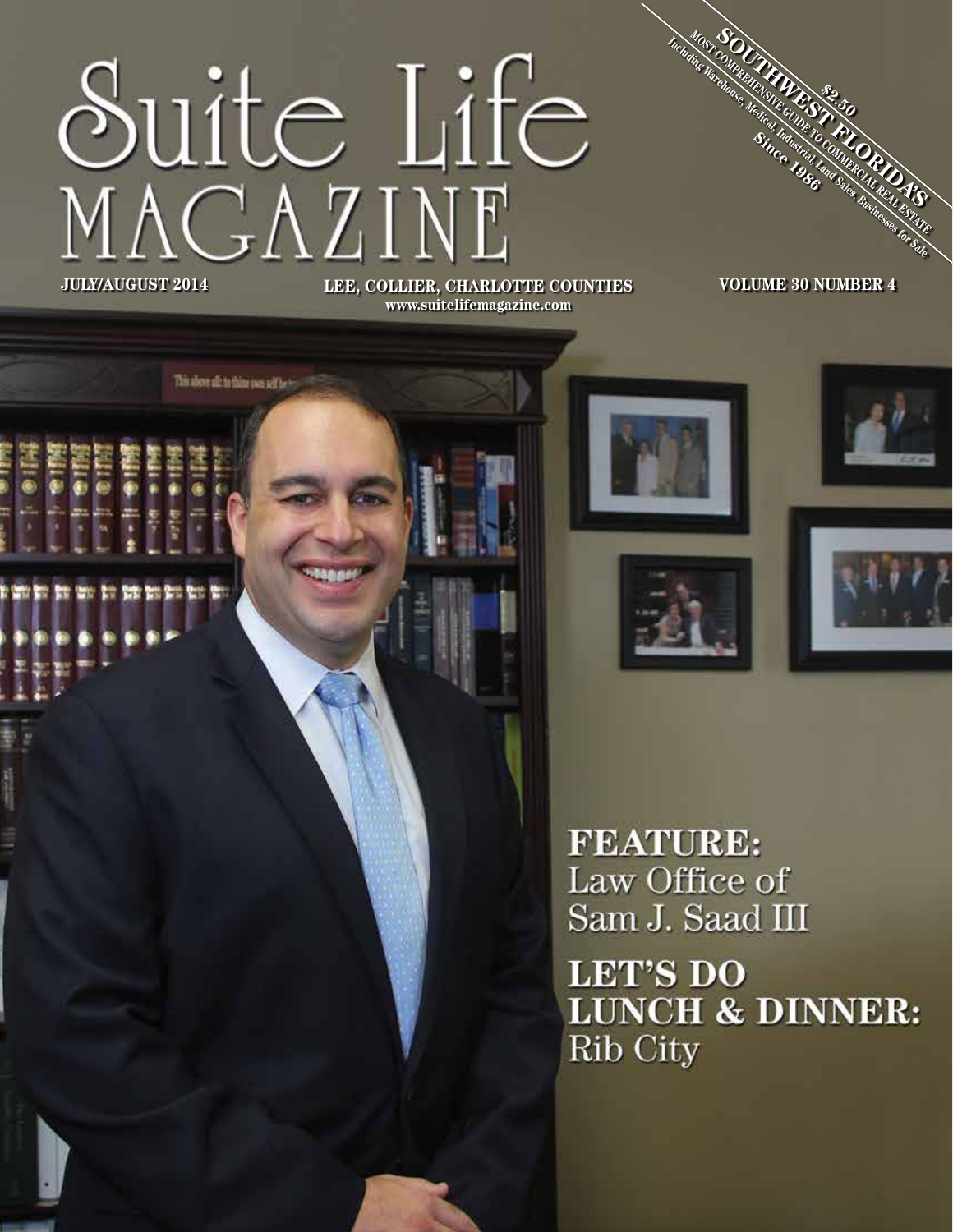# **The Law Office of Sam J. Saad III Naples Firm Helps Clients Navigate Legal Terrain With Confidence**

*By Elizabeth W. Pearce*

What seems like a good deal may be anything but, particularly in real estate transactions that involve foreclosures, rentals and commercial properties. While the potential pitfalls are considerable and often costly, they're also avoidable, according to the founder of The Law Office of Sam J. Saad III in Naples.

"Understanding what you're buying, understanding the title, understanding the market and being able to properly vet your tenants are all extremely important," says Saad. "It can be a tremendous advantage to have someone by your side who knows real estate law and who has also bought and sold property."

Saad is thoroughly qualified in both areas. Besides being the managing attorney of his thriving legal practice, he is an extremely successful real estate investor.

Since the age of 17, Saad has been buying and selling residential and commercial real estate, primarily large, multi-family investment properties. Today, through limited partnerships nationwide, he owns a stake in more than 47,000 apartment units.

The Nebraska native first worked for another Naples law firm when he moved to the area in 2006. However, his entrepreneurial spirit prompted him to merge his passion for law and real estate and in 2009, he established his full-service law firm, focusing on small business and real estate. Since then, he has been providing "commonsense solutions" designed to protect the interests of clients throughout Florida. "My goal is to help the small business owner succeed," he says.

In addition to Lee, Collier and Charlotte counties, Saad's firm operates in Bay County, Hillsborough County (Tampa), Orange, Broward, Miami-Dade, Palm Beach, Sarasota and Duval counties. To help him cover such a broad service area, Saad works closely with inhouse colleagues, as well as a statewide network of real estate attorneys.



▲ *Shown here with clients at his Naples law office, Sam Saad works mainly with small business owners and entrepreneurs.*

# **REAL ESTATE SOLUTIONS**

Although Saad's firm does not work exclusively with residential and commercial property owners and managers, real estate law is its primary focus. Landlord/tenant law is an especially prominent aspect of the practice that includes the drafting of leases and property management agreements, handling evictions and addressing deposit disputes.

"People read headlines about how well real estate is doing and they think they can just go buy a piece of property, hang up a for-rent sign and they're good to go," says Saad. "But there's more to it. If you are an investor or manager of real property, be it commercial or residential, you need strong leases and an attorney who understands what it means to be in the rental business."

Investor/developer Ingrid Florez-Orgaz began working with Saad two years ago when he was looking for office space to lease. At the time, she was finishing construction of the Contessa Building, a three-story, 18,000sf

office building on U.S. 41 in downtown Naples. "He seemed like a nice guy and I thought he would be a great tenant to have in the building," she says. "I trusted him immediately."

Although it wasn't the right space for Saad, Florez-Orgaz believed he was the right person to help her with tenant leases and contracts. "I didn't think twice about it," she recalls. "I feel comfortable letting him handle (legal matters) for me and find him to be very helpful."

She also admires his deep involvement in the community. "When he talks about it, he expresses great emotion and enthusiasm. It makes you want to be a part of whatever he's working on or involved in. I think that says a lot about a person."

Consistently strong performance doesn't hurt either. Over the years, Saad's impressive credentials as an attorney/investor have helped his firm land some major accounts. Currently, it represents two of the area's largest property managers in landlord/tenant relations, mainly at single-family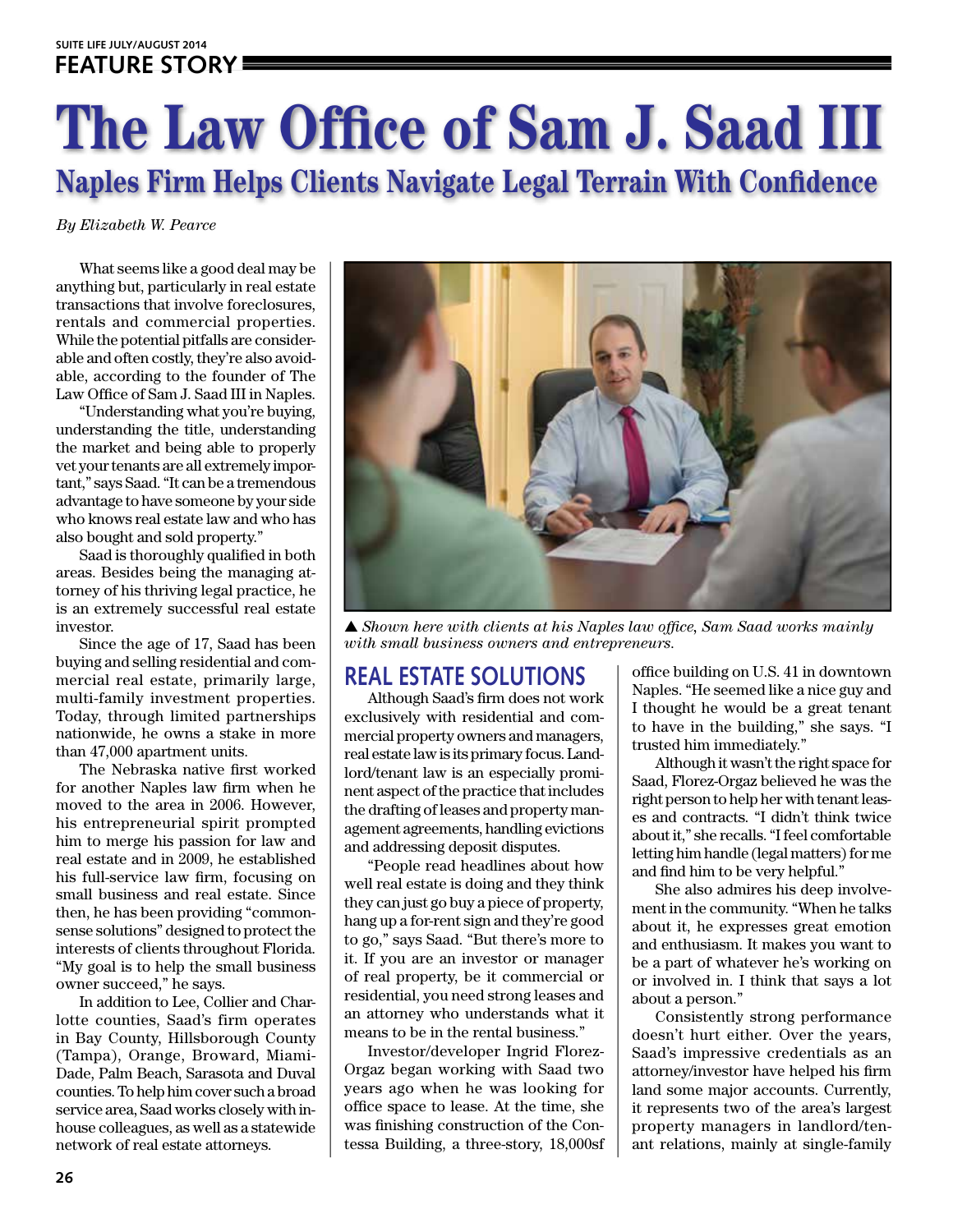homes. The firm also represents several commercial property owners and managers, and sometimes works with tenants, provided there's no conflict.

Foreclosures have been another business generator in recent years. Recently, Saad won a judgment for a client who had purchased property at a foreclosure auction and was challenged by the debtor who had lost it. Saad explained that because the winning bid was so low, the debtor argued that he should have the opportunity to get a better price by short-selling the property.

"We were able to successfully argue that the debtor was lawfully foreclosed on and had no claims to the property, and that our purchase should be upheld," says Saad. "The judge agreed, which allowed our client to preserve his interest in the property."

Additional investment property services include: foreclosure defense; loan modification; short sale negotiation; and deed in lieu of foreclosure. The firm also helps clients navigate the complexities of estate planning, including the crafting of land trusts, wills and trusts.

# **RESOURCES FOR ENTREPRENEURS AND INVESTORS**

Saad says that his joy in practicing law is in representing the business entrepreneur or small-scale investor. "I want to help the new guy. I want to see him succeed."

Accordingly, Saad's firm offers legal services in various areas of business, including:

#### **INTELLECTUAL PROPERTY**

This practice area focuses on protecting the various things that make a business unique and includes copyrights, trademarks, trade names, service marks, contracts and more. "The process of filing the forms you need to protect your intellectual property can be prolonged and confusing," says Saad. "Our attorneys are qualified to file on your behalf."

Saad and his staff can also create custom forms, such as user and licensing agreements. Frequently, they draft "terms of service" agreements for the websites of retail and service businesses.

#### **CORPORATE & TAX PLANNING**

When it comes to corporate formation and governance, Saad's firm helps clients select the best corporate structure for their specific company. Business type, number of employees and tax elections are just a few of the factors Saad's firm discusses with clients to determine their optimum corporate framework. These services extend to the formation of non-profits and other tax-exempt organizations, as well as 1031 Exchanges.

#### **SMALL BUSINESS REPRESENTATION**

Complying with government regulations typically requires vigilance and extensive bureaucratic insight. That's why many in the real estate, contracting, service and other state-licensed industries rely on Saad's assistance with compliance rules and regulations issues. In addition to providing small business owners with well-written, enforceable contracts, the firm also reviews and negotiates contracts on behalf of clients.

#### **COMMERCIAL LITIGATION**

Although Saad's attorneys do everything possible to avoid the time and expense of litigation for their clients, they have the experience and expertise to represent clients in court.

# **OUTSTANDING CLIENT RELATIONSHIPS**

After working with Saad just once, most people become clients for life and call him for all their legal needs (other than family or criminal matters). Typically, they also become friends. Westrop Systems CEO Onur Haytac is one such exemplary client who has worked with Saad for the past five years on a variety of business and legal matters.

Based in Naples, Westrop provides point-of sale hardware and software for restaurants. With its systems in 6,000 restaurants nationwide, Westrop recently expanded globally with a software development office in India. Haytac explained that because the software is an off-theshelf vs. custom product, it's critical to have highly specific sales agreements.

"It's very complicated," Haytac admits. "Sometimes, customers don't really look into what they're buying, so we need to make sure our agreements



▲ *Saad reviews building plans with Paul Sukholinskiy, the firm's corporate and real estate clerk.*

specify the features they request." Agreements must also cover every conceivable contingency. For example, they should spell out who is responsible in case a customer defaults on payments or an employee damages the equipment. Saad makes sure that they do.

He also helped Haytac purchase Westrop's headquarters facility, a 9,000sf industrial building on J & C Boulevard, in a foreclosure transaction. "When you deal with a bank-owned foreclosed property you have to make sure (that everything is in order) in order to close," says Haytac. "Sam did all the paperwork and title work, and within 30 days of putting in an offer, I closed on it. And I got an amazing deal."

Haytac adds that Saad is not only "very knowledgeable about tax issues," including sales and end-of-year tangible taxes, he's a friend. "He's the type of person I could call up at midnight if I needed help. He'd never say, 'I'm not working now; call me back tomorrow.' He's available whenever we need him."

### **A WISE INVESTMENT**

Saad says that Haytac's foreclosure purchase is just one example of why it pays to work with a real estate attorney rather than a title company alone. "In